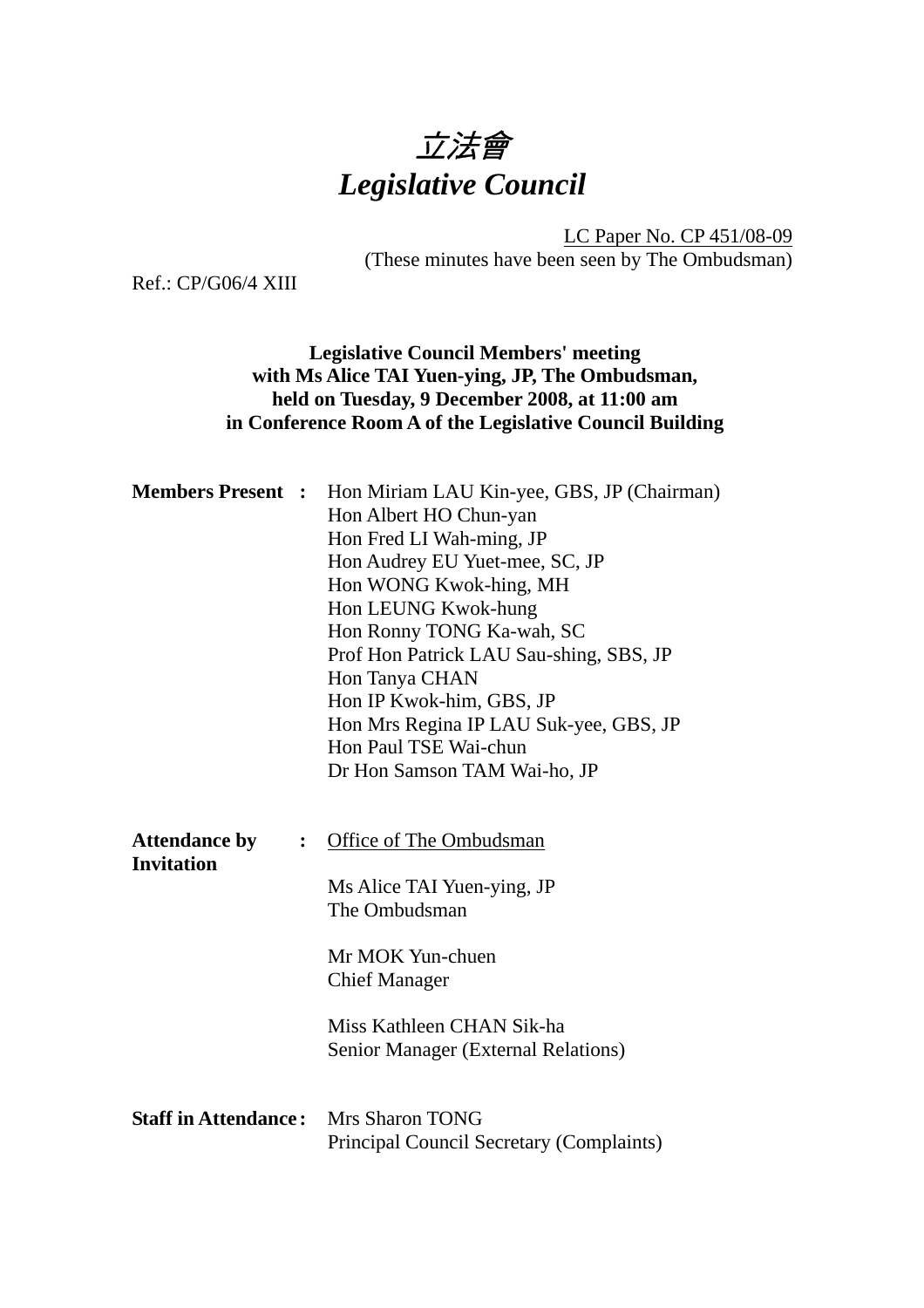### Action

The Chairman welcomed Ms Alice TAI, The Ombudsman, and her colleagues to the meeting. She said that the purposes of the meeting were for The Ombudsman to brief Members on the work of The Ombudsman's Office, and to exchange views with Members on issues of mutual concern. The Chairman reminded Members that the meeting was not covered by the Legislative Council (Powers and Privileges) Ordinance (Cap. 382) and that individual cases would not be discussed.

# **I. The work of The Ombudsman's Office in the previous year**

(LC Paper Nos. CP 201/08-09)

### Caseload

2. The Ombudsman briefed Members on the work of her Office in the previous year. She highlighted that the number of cases received by her Office in 2006-2007 was 5 606 whilst the number of cases received in 2007-2008 was 4 987. She pointed out that although there seemed to be a drop in the caseload in 2007-2008, it was actually not the case. This was because there were two issues of public concern in 2006-2007 which triggered a flood of "serial" complaints, namely Typhoon Prapiroon which brought about over 200 similar complaints against the Hong Kong Observatory and the Broadcasting Authority's criticism of a Radio Television Hong Kong programme which attracted over 1 300 complaints. Excluding complaints relating to these two issues, the number of complaints received in 2007-2008 was actually higher than that in 2006-2007. She remarked that, as always, the number of complaints would surge when there were specific issues attracting wide public attention. Generally speaking, the number of complaints lodged with her Office was on a rise in the past ten years.

\_\_\_\_\_\_\_\_\_\_\_\_\_\_\_\_\_\_\_\_\_\_\_\_\_\_\_\_\_\_\_\_\_\_\_\_\_\_\_\_\_\_\_\_\_\_\_\_\_\_\_\_\_\_\_\_\_\_\_\_\_\_\_\_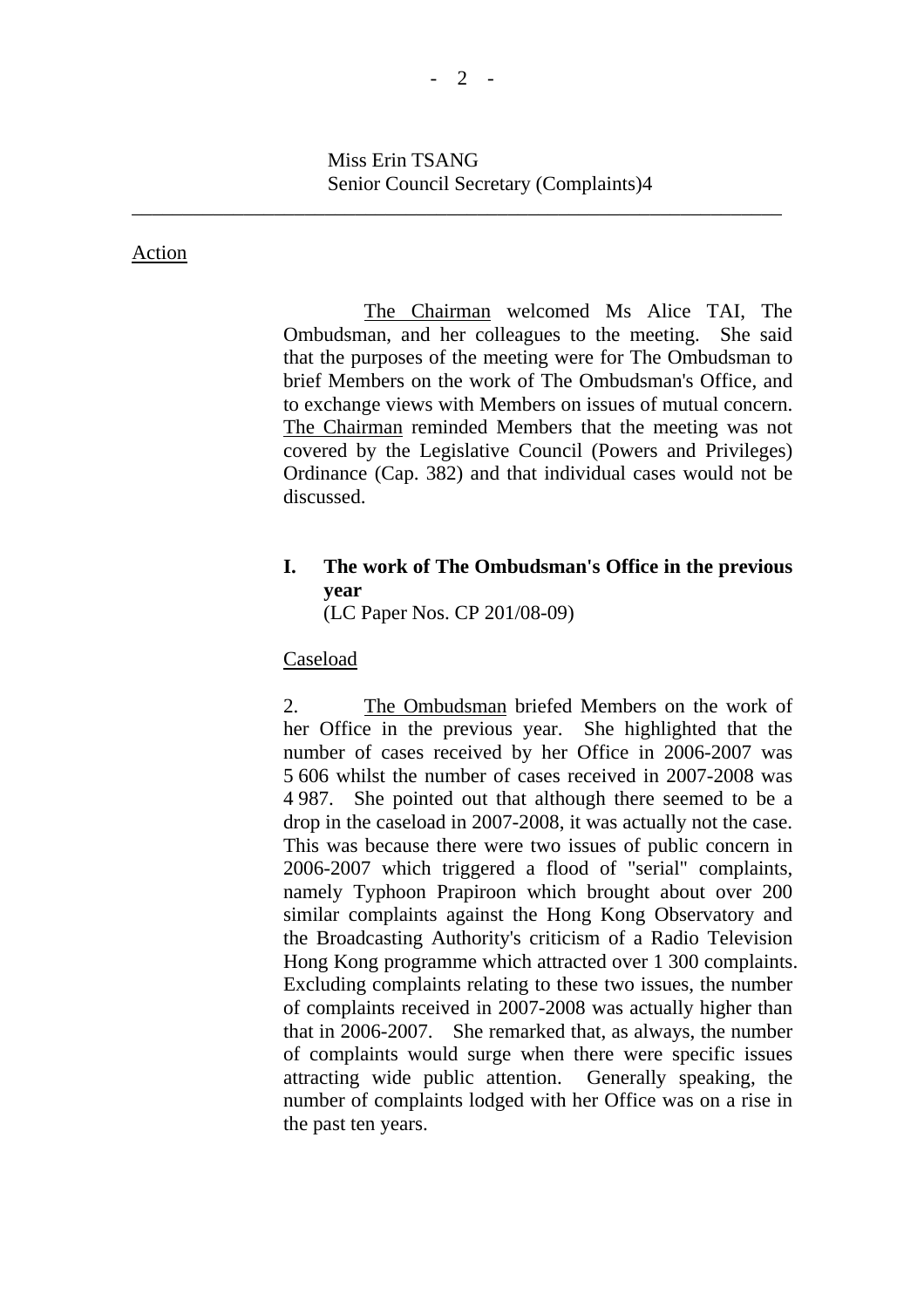#### Direct investigations

3. Mr WONG Kwok-hing commended The Ombudsman for her work done in the past years. In this connection, he noted with concern that although The Ombudsman had completed a direct investigation on the handling of water seepage complaints and had made remarkable observations and recommendations, there was few improvement or progress, such as the Administration's inaction on The Ombudsman's recommendation for establishing a Building Affairs Tribunal. He considered that The Ombudsman should explore methods to ensure effective implementation of her recommendations. Mr IP Kwok-him expressed similar views that the public had high expectation of The Ombudsman's Office as a watchdog of the community to ensure that wrongs were righted, and that it would be desirable for The Ombudsman's recommendations to be implemented effectively.

4. The Ombudsman explained that pursuant to The Ombudsman Ordinance (Cap. 397), The Ombudsman's role was primarily that of a commentator. The Ombudsman would investigate complaints of maladministration, or, in the absence of complaints, initiate direct investigation into significant issues, and then in the light of investigation findings, make improvement recommendations for consideration by the concerned Government departments/organizations. She stressed that her recommendations were not binding. If the concerned Government departments/organizations did not take heed of her recommendations, she could only report it to the Chief Executive who would then table the report in the Legislative Council (LegCo) to bring it to the attention of Members and the public. As such, she considered that it would be appropriate for the respective LegCo Panels to follow up further with the concerned Government departments/organizations at the policy level. In this respect, she advised that recommendations made by her Office in the past year had mostly been accepted by Government departments/organizations. She was, in general, satisfied with the Administration's positive response towards and implementation of the recommendations made by her Office.

5. Concerning the direct investigation on the handling of water seepage complaints, The Ombudsman remarked that seepage was basically a matter of building management and maintenance responsibility for property owners. Only when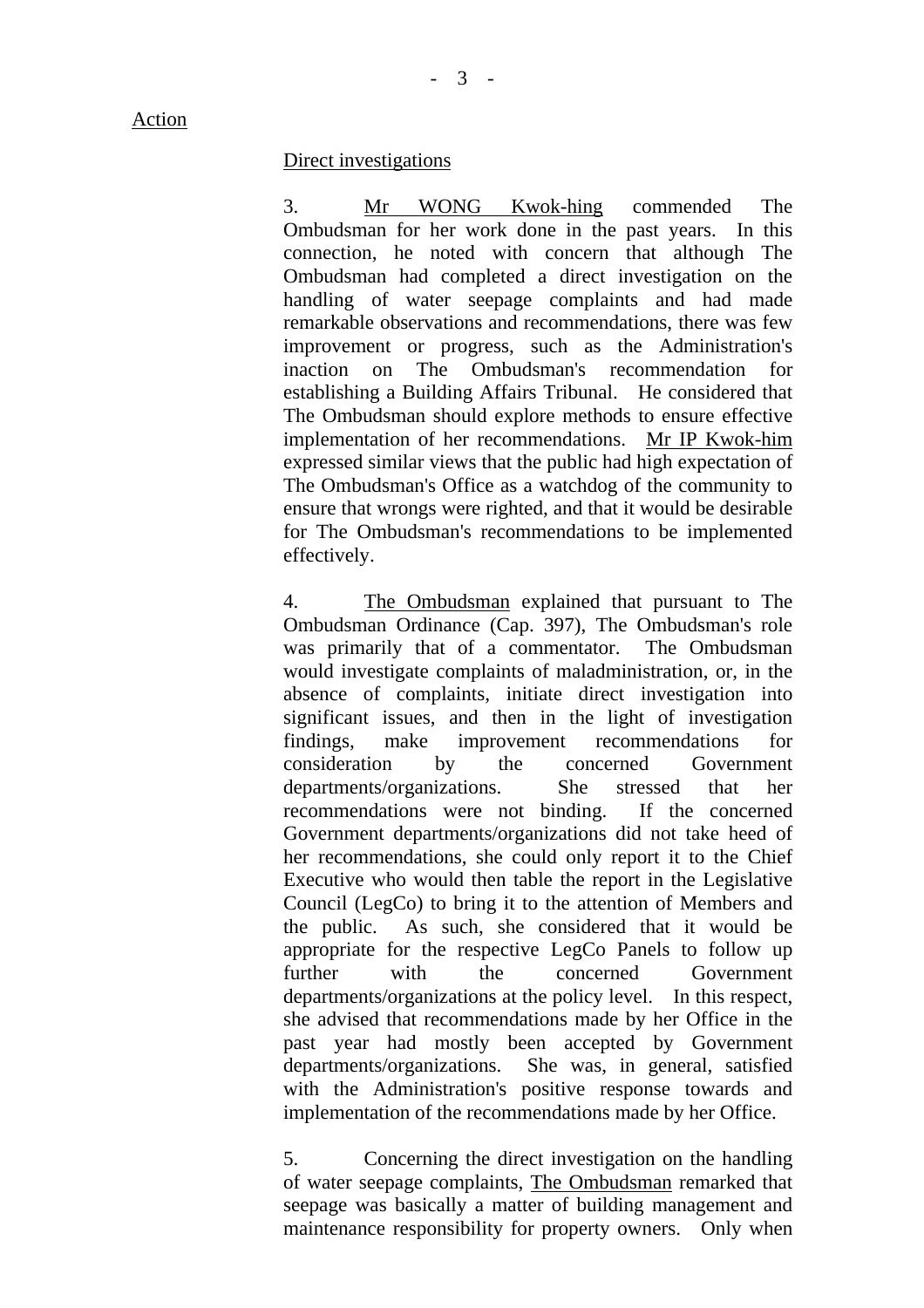it became a matter of public health nuisance, building safety risks or wastage of water would the Government become involved and had a statutory responsibility to intervene. A Joint Office of the Buildings Department and the Food and Environmental Hygiene Department was set up for better interdepartmental co-ordination in the handling of seepage complaints. Yet, notwithstanding the establishment of the Joint Office, complaints about the handling of seepage matters had continued. The Ombudsman's Office therefore decided to launch a direct investigation to examine the effectiveness of the Joint Office in the handling of seepage complaints. A report on the findings was published in April 2008, and the Joint Office had agreed to take on all the recommendations. The Ombudsman's Office would continue to keep in view the progress of implementation of the recommendations. In this respect, The Ombudsman undertook to provide for Members' reference a copy of the document distributed to the media at the press conference announcing the outcome of the direct investigation on the handling of water seepage complaints which had listed out in detail the recommendations made by The Ombudsman to the Joint Office.

(*Post-meeting note*: The information provided by The Ombudsman was circulated to Members vide LC Paper No. CP 239/08-09 on 12 December 2008.)

6. In further reply to Mr Fred LI, The Ombudsman advised that although The Ombudsman Ordinance did not require The Ombudsman to follow up on the recommendations tendered to complainee Government departments/organizations, pursuant to the internal guidelines of The Ombudsman's Office, the officers concerned would request the complainee Government departments/organizations to provide a report at a regular interval, such as three to six months' time, in order to keep track of the implementation progress.

7. Concerning the direct investigation on special examination arrangements for students with specific learning difficulties (SPLD), Mr Albert HO enquired about the reason for initiating such investigation, in particular how the line was drawn at initiating or not an investigation into a particular matter which might involve Government policies.

8. The Ombudsman replied that her Office had received many complaints about SPLD children not receiving timely diagnostic or remedial services. After ascertaining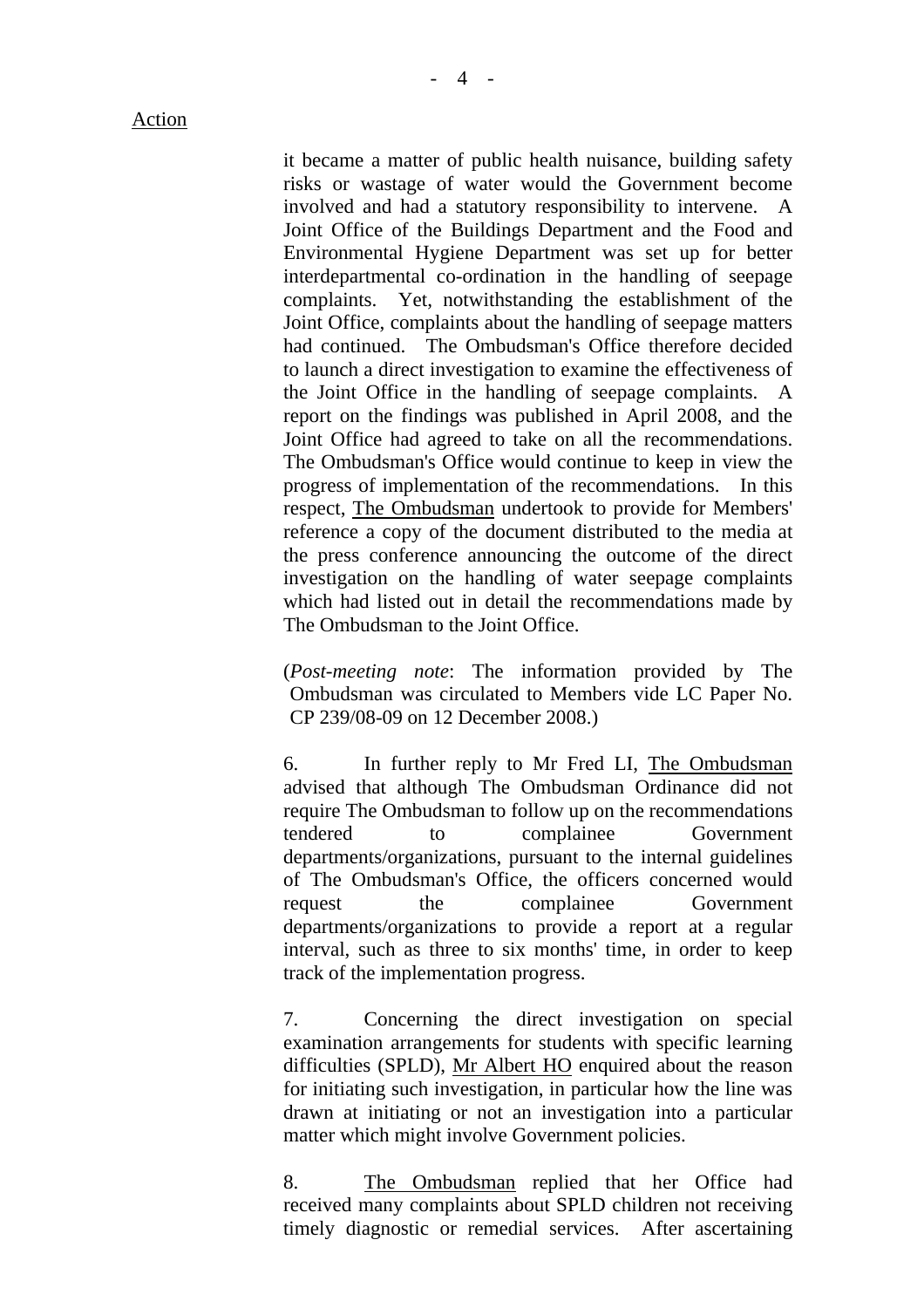with the Equal Opportunities Commission that the Commission had no plans to look into the matter, The Ombudsman's Office had decided to initiate a direct investigation, partly as an exercise to ensure public awareness and public education that SPLD children could be helped to bypass their difficulties if there were sufficiently early detection and availability of professional support. For example, providing examination concessions for such students would "level the playing field" by removing the disadvantages brought about by their specific learning difficulties, otherwise there could be injustice as students with specific learning difficulties would be adversely affected and this could result from maladministration on the part of the education authorities. In April 2007, The Ombudsman's Office declared a direct investigation to examine, inter alia, the role of education authorities in providing reasonable accommodation (i.e. special arrangements) for these students, and the promotion of awareness of such special arrangements among parents, students, teachers and school authorities. Altogether, 19 recommendations were made. She stressed that the investigation was initiated from the angle that there might be maladministration if students with specific learning difficulties were deprived of reasonable accommodation as pledged by the Government. Mr Albert HO noted the information provided by The Ombudsman and praised her for conducting direct investigation to protect the welfare of the underprivileged.

9. Regarding the six direct investigations still in progress, Mr IP Kwok-him asked and The Ombudsman advised that although her tenure of office would end in March 2009, her Office would continue with the investigations and in fact the target was to endeavour to complete as many of these investigations as possible before the end of her term of office. Upon completion of direct investigations, The Ombudsman would normally hold press conferences to publicize the investigation findings. Apart from accountability and transparency considerations, public reaction to her publicized findings would allow her Office to keep track of public value and sentiments on many social issues.

10. Mr Fred LI noted that The Ombudsman had initiated a direct investigation on the handling of complaints involving damage to property or minor injuries caused by the Housing Department (HD) or its contractors, and the investigation was still in progress. Mr LI then asked and The Ombudsman explained that public housing tenants, from time to time, lodged complaints with her Office against HD for mishandling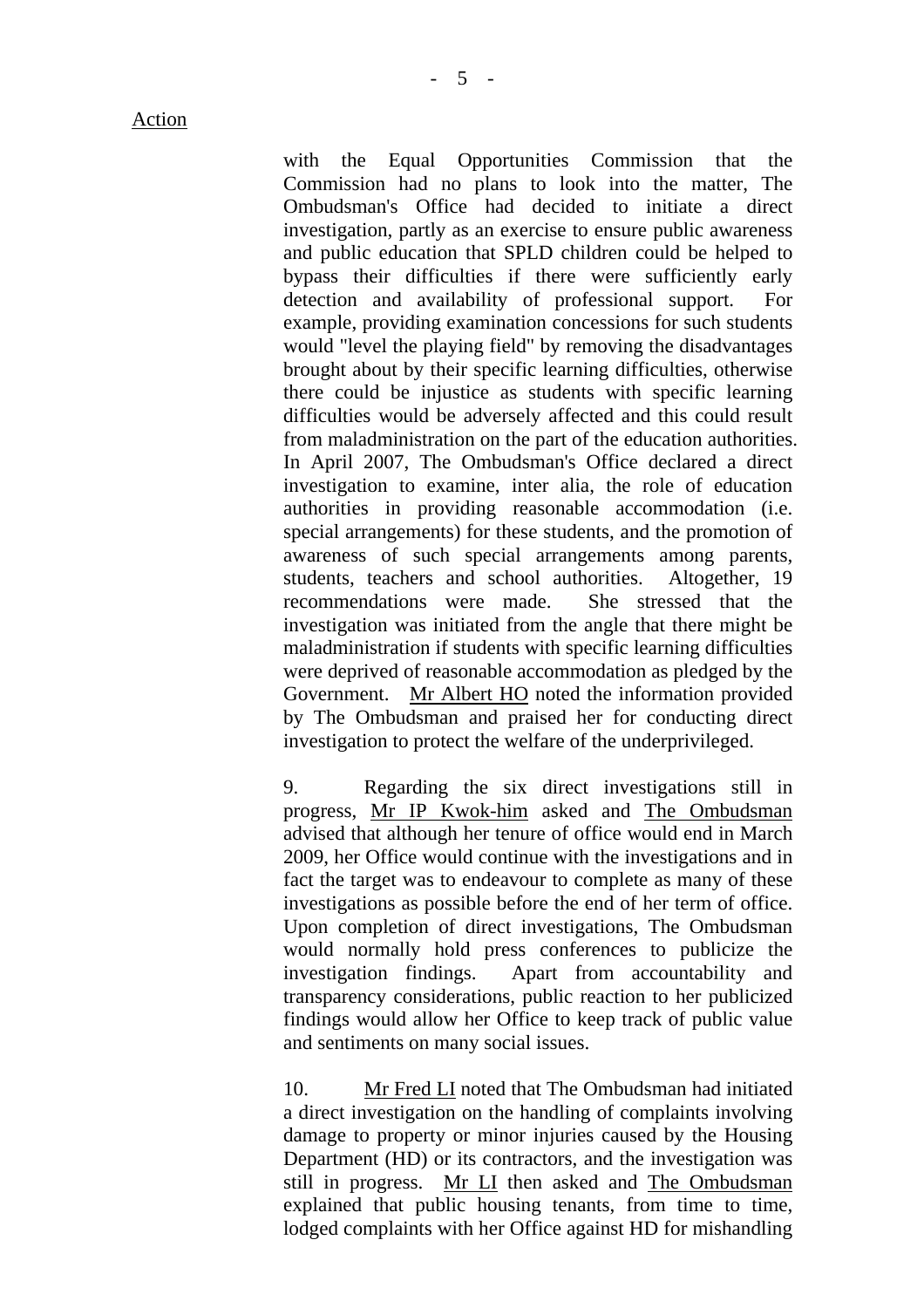of such cases. She noted with concern that where the complaint included a claim for damages, HD would almost invariably leave the case with the loss adjuster of its insurer without itself examining the incident to identify the cause or the need for service or management improvement. She therefore decided to initiate the direct investigation which would cover HD's procedures for handling complaints involving property damage or minor injuries caused by HD or its contractors, as well as HD's mechanism for monitoring inquiries by the loss adjuster.

## Areas of concern of The Ombudsman during her tenure

11. Miss Tanya CHAN noted that in the 2007-2008 Annual Report, The Ombudsman had outlined some areas of concern in The Ombudsman's review, and one of which was the access to information. She opined that the Government's Code on Access to Information (the Code), which had been in force since 2005, was very useful as the public could obtain Government-held information upon request. She then enquired about the recommendations made by The Ombudsman in this respect and the improvement, if any, made so far in this area.

12. The Ombudsman informed Members that in 2007-2008, her Office had received 15 complaints about non-compliance or misapplication of the Code. In several cases, the departments concerned refused requests for information, either without providing any reason or with reasons not in compliance with the Code. In one or two cases, even the Access to Information Officer showed ignorance about provisions of the Code. She noted with particular concern that even senior civil servants were not conversant with the provisions of the Code. This had resulted in unnecessary complaints from the public. She had, therefore, urged the Constitutional and Mainland Affairs Bureau (CMAB) to increase awareness of and organize Code-related training for civil servants. However, CMAB took the view that the Government was not performing that badly in this area as the number of complaints was not numerous.

13. Prof LAU Sau-shing shared The Ombudsman's concern about the lack of co-ordination on problems that involved more than one department. He said that despite setting up the Development Bureau, there was a lack of co-ordination among Government departments. He enquired as to the reasons attributing to such phenomenon.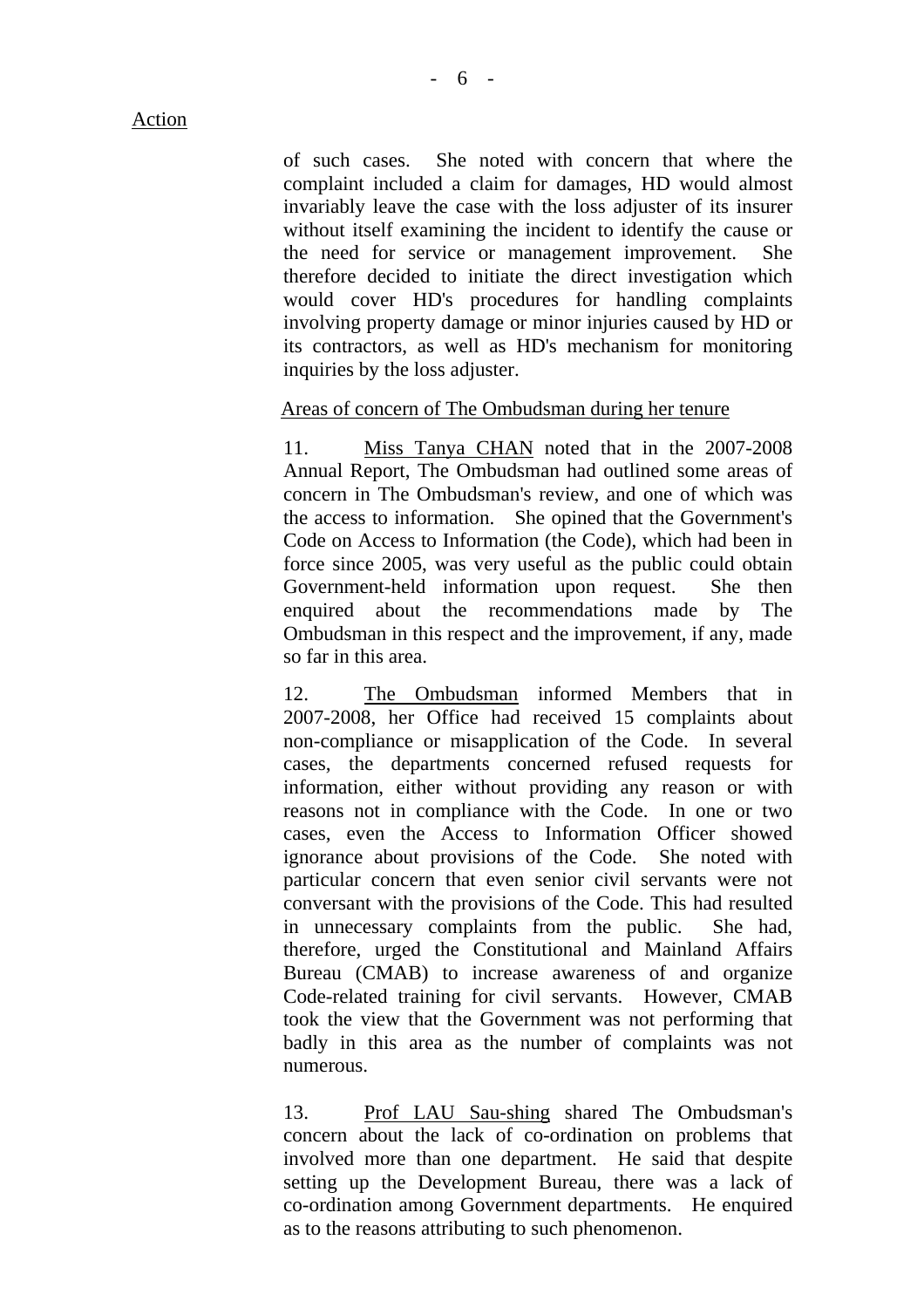14. The Ombudsman responded that on issues involving several departments, departments would often only concern with doing its own job and had no wish to assume lead responsibility for such problems. Even though her Office had escalated the issues to the respective bureaux, it often made little difference. She said Government bureaux/departments should take a broader view of their roles, i.e. no matter how many bureaux/departments might be involved, the public still viewed them as one and the same Government. Buck-passing among bureaux/departments would give the public a poor impression of Government as a whole. Shirking responsibilities would ultimately undermine Government's credibility.

15. Mrs Regina IP shared The Ombudsman's view that Government officials sometimes failed to try their best to help redressing grievances from members of the public. She therefore asked The Ombudsman as to how she could help Government officials internalize her values as to serve the public with earnest endeavour.

16. The Ombudsman said that she had always tried to be impartial and objective in her investigations, the purpose of which was to identify redress for grievances and to improve administrative systems. The public had increasingly higher expectation of the Government. However, in some complaint cases, it would appear that senior management level was unaware of the wrongdoings at the frontline and the level of dissatisfaction from the public. Nevertheless, she was glad to note that in certain direct investigations by The Ombudsman, some Government departments took the initiative to improve their systems or procedures without waiting for the investigation to conclude. In sum, she remarked that her mission was to bring about improvement in the quality and standard of, as well as to promote fairness in, the public administration. She would continue to assist Government departments and officials in improving their services and support them in those endeavours.

17. Mrs Regina IP noted The Ombudsman's remarks, and opined that it would be desirable if The Ombudsman would consider organizing more seminars for civil servants to help them internalize her values.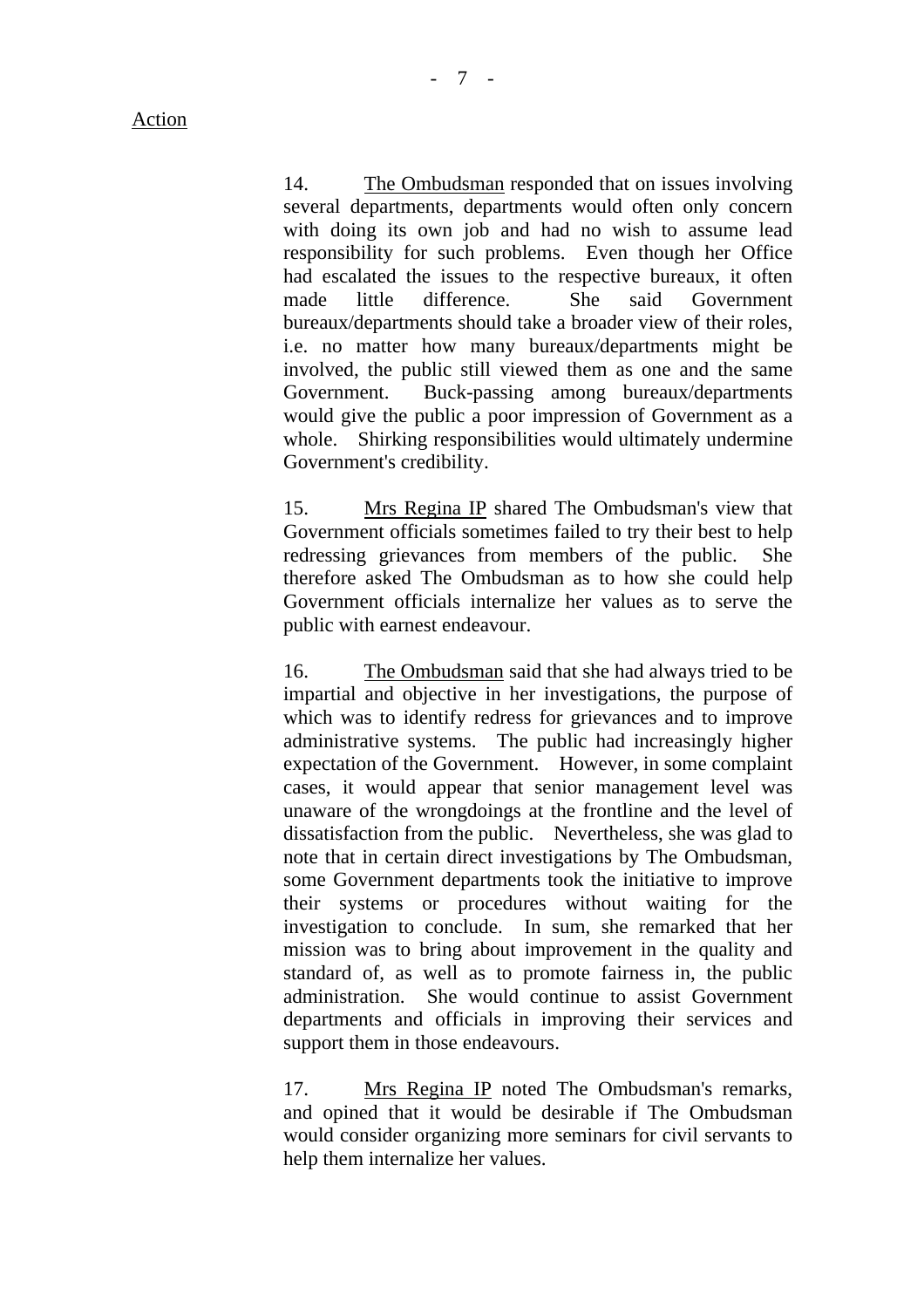Action

### Jurisdictional review

18. The Ombudsman informed the meeting that she had completed the review of The Ombudsman's jurisdiction and forwarded proposals to the Administration for consideration. Part One of the review submitted in November 2006 examined the criteria for including public bodies in The Ombudsman's purview and recommended a few additions. Part Two submitted in November 2007 was devoted to surveying trends for development in ombudsmanship worldwide and the implications those could have on the ombudsman system in Hong Kong.

19. Mr Paul TSE expressed concern that there were, from time to time, public complaints on the licensing system of the Travel Industry Council of Hong Kong. As such, he considered that the Travel Industry Council of Hong Kong and the Hong Kong Tourism Board should be brought within The Ombudsman's jurisdiction.

20. The Ombudsman advised that she had recommended the inclusion of eight bodies (namely, Auxiliary Medical Service, Civil Aid Service, Board of Management of Chinese Permanent Cemeteries, Chinese Temples Committee, Consumer Council, Estate Agents Authority, Electoral Affairs Commission and District Councils) in Part I of Schedule I of The Ombudsman Ordinance after taking into account their executive powers, extensive interface with or impact on the public, and the main source(s) of funding. Since the Travel Industry Council of Hong Kong and the Hong Kong Tourism Board did not satisfy the abovementioned criteria for inclusion in The Ombudsman's purview, she had not recommended the inclusion of these two bodies. The Ombudsman added that as the LegCo Panel on Administration of Justice and Legal Services was following up with the Administration on the review of The Ombudsman's jurisdiction, Members might consider raising proposed additions or adjusting the criteria for inclusion at the Panel meeting for further deliberation with the Administration.

21. Mr WONG Kwok-hing noted with concern that the Administration's formal response to Part One of the review was still awaited despite the fact that The Ombudsman had put up her proposals two years ago (i.e. in November 2006). He considered that the Administration should provide a prompt response, in particular as incumbent Ombudsman's tenure would end in March 2009. The Ombudsman advised that the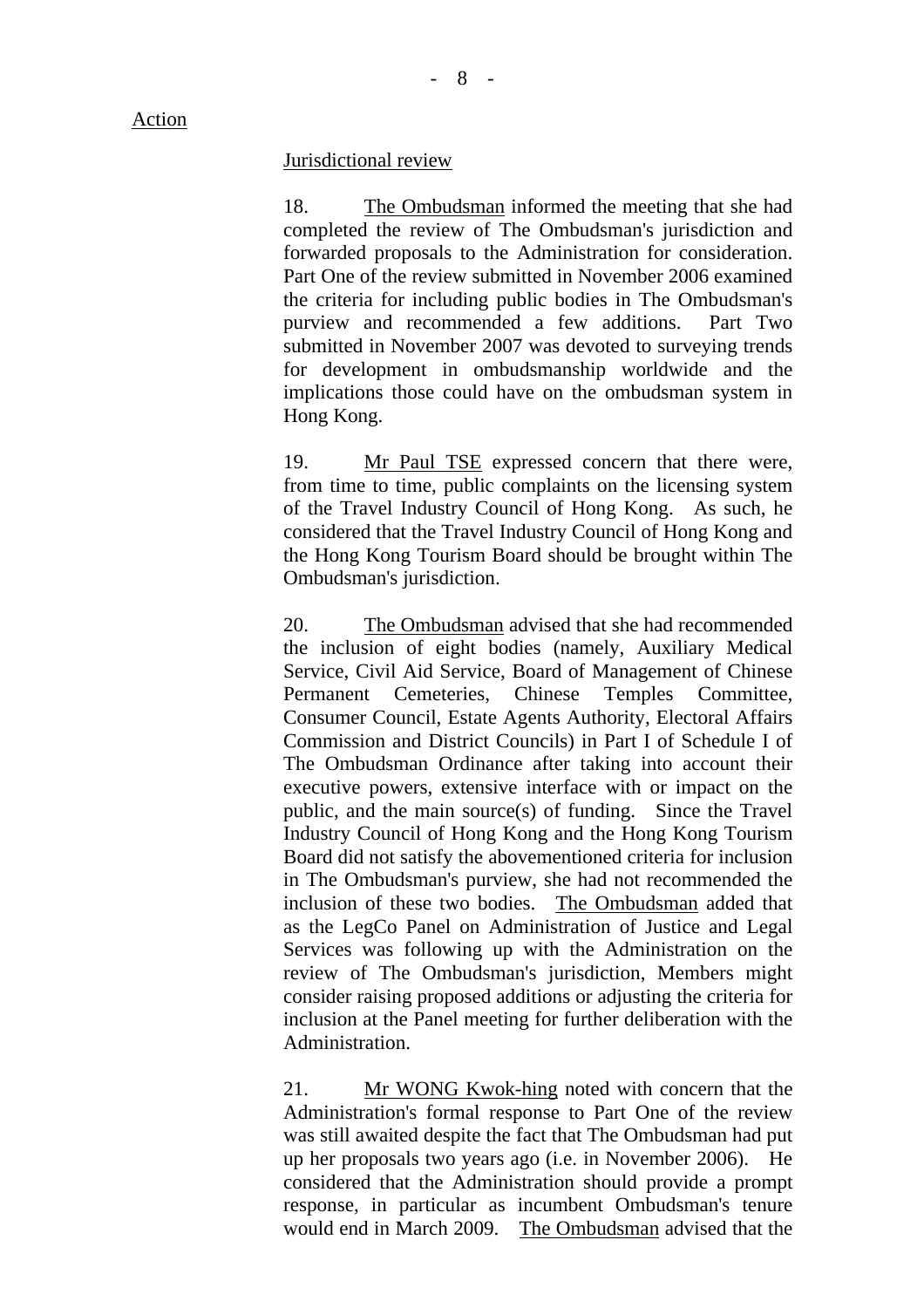Administration had been deliberating her proposals and had undertaken to provide a formal response by the first quarter of 2009.

22. Ms Audrey EU expressed that at present, there were many channels for redressing grievances but few avenues for rendering assistance to complainants who sought compensation. She asked whether The Ombudsman thought the jurisdiction of her Office should be expanded to cover the handling of complaints relating to claims.

23. The Ombudsman advised that her stance had always been clear that The Ombudsman's statutory power was to investigate complaints of maladministration, and any complaints involving legal disputes or claims were outside the jurisdiction of her Office. Claims for compensation inevitably involved determination of questions of legal liability and should, therefore, be dealt with by courts. She added that in certain complaint cases, if the complainants had suffered financial losses directly as a result of the maladministration and they had not contributed towards such loss, she might recommend the Administration to provide redress which could take the form of monetary payment.

24. Mr Albert HO sought The Ombudsman's view that if Hong Kong was to establish an Office of Financial Ombudsman, whether it would be desirable for such Office to merge with the Office of The Ombudsman.

25. The Ombudsman said that all boiled down to a question of policy. Overseas experiences varied. For example, in the United Kingdom, the Parliamentary Ombudsman was also the Health Service Ombudsman, whereas in some countries, separate specialized ombudsmen were instituted to be responsible for different subject matters. Policy would dictate the mode of operation of the ombudsman system in Hong Kong.

26. Mr LEUNG Kwok-hung noted that both the Securities and Futures Commission (SFC) and the Hong Kong Monetary Authorities (HKMA) were subject to investigation by The Ombudsman in the exercise of their administrative functions. Since there were lots of complaints filed against these two organizations by investors of Lehman Brothers-related minibonds and those complaints had not yet been resolved, he enquired whether The Ombudsman would exercise her jurisdiction to investigate the undue delay in